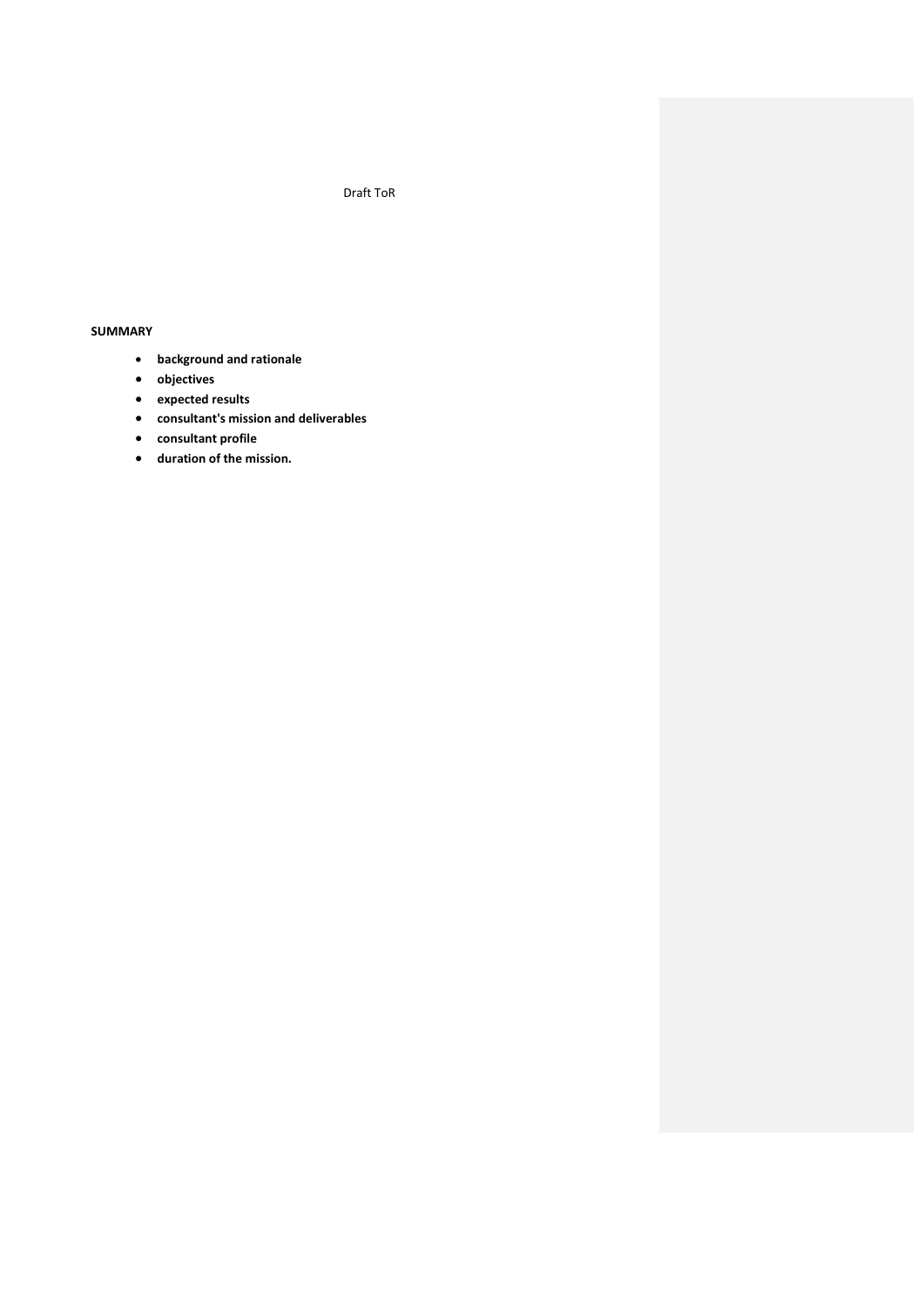### **I. SECTOR CONTEXT AND RATIONALE**

### **Regional and national context**

The ECOWAS region is rich in important energy resources, including biomass, fossil resources (oil, gas, and coal) and renewable resources (hydropower, wind, solar, etc.). Despite this enormous energy potential, nearly 200 million people (about 60% of the region's total population of 370 million in 2017) have problems accessing electricity. The energy sector also faces significant structural challenges, particularly a power generation deficit, high electricity utility costs, additional costs for investment in renewable energy and an inefficient fossil energy supply system, as well as financial constraints related to their rising cost. These factors constitute obstacles to the development of the regional energy sector and limit the access of populations and companies to electricity at the level of ECOWAS Member States; which, in turn, also hinder the prospects for economic development and social progress in the region.

These constraints have been accentuated by a socio-economic environment dominated in recent decades by structural adjustment policies, energy sector reforms with more or less successful privatisations.

For example, and with reference to the indicators published by CEREEC in its regional progress report on renewable energy, energy efficiency and access to energy in the ECOWAS region<sup>1</sup> 1, in 2017, the region's performance in terms of: (i) access to modern energy services; (ii) energy mix; and (iii) energy efficiency improvement, are as follows.

In 2017, just over half of **the regional population (52.3%) was connected to electricity and 54% of households had access to an electricity grid**; this represents an increase of 2.6% and 2.8%, respectively, compared to 2016. It should be recalled that the regional target for access to electrification in terms of the population with access to electricity is 65% by 2020. The level of access to electricity varies between a maximum of 90.1% of the population of Cape Verde, followed respectively by Ghana (84%), Senegal (72.6%); against a minimum level of 8.1% in Liberia, behind, respectively, Niger (16%) and Sierra Leone (17.8%).

## **regulatory context**

 $\overline{a}$ 

At the regional level, ECOWAS has adopted the following main regulatory texts:

- the ECOWAS Revised Treaty, Articles 28 and 55 of which legislate on the promotion, cooperation, integration and development of energy projects and sectors of the Member States of the Community in the context of the creation of a Customs Union with economic impact;
- the ECOWAS Energy Protocol, establishing the legal framework for promoting longterm cooperation in the field of energy within ECOWAS, and based on complementarity and mutual benefits to increase investment in the energy sector and develop energy trade in the West African region;
- the Additional Act establishing the ECOWAS Regional Electricity Regulatory Authority (ERERA);
- the Decision on the Establishment of a West African Power Pool (WAPP);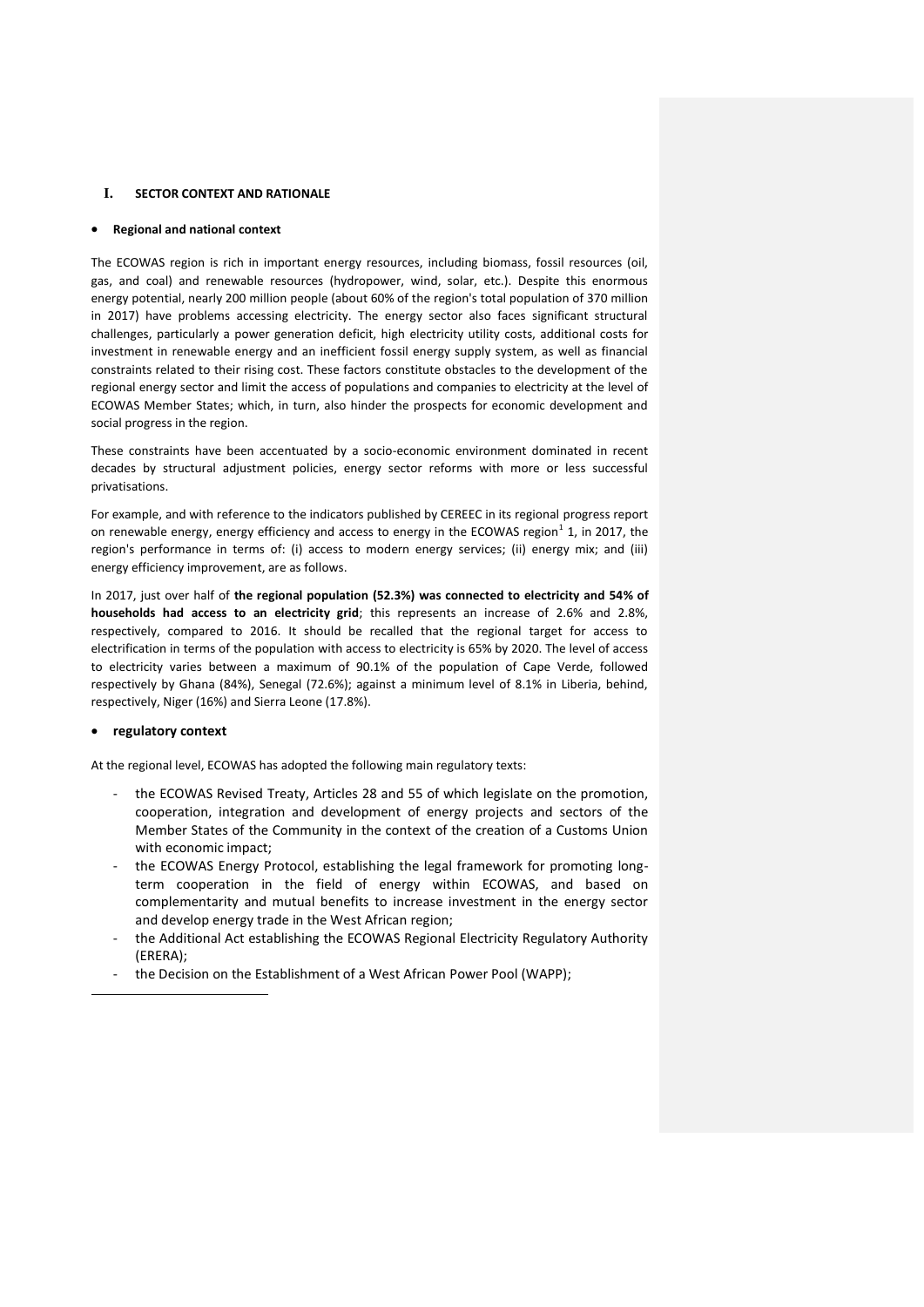- the Regional Master Plan for Generation and Transmission of Electrical Energy and the Regional Directive on Securing Cross-Border Electricity Trade in the Regional Electricity Market, which already show the first steps towards a more competitive ECOWAS regional electricity market;
- the Directive on the organisation of the regional electricity market, which defines the general principles governing the regional electricity market within the framework of the ECOWAS Energy Protocol;
- WAPP Interconnected Networks Operations Manual which aims to ensure that all interconnected power systems of the West African Power Pool (WAPP), properly and efficiently operate the West African interconnected grid, and that they share equitably in the obligations and benefits resulting from the Interconnection. This document aims to enable all interconnected system operators to supervise the operation of the West African network and use it as a reference document. Its Provisions will be reviewed as necessary by the WAPP Engineering and Operations Committee.
- The ECOWAS Renewable Energy Policy (EREP) and the ECOWAS Energy Efficiency Policy (EEEP) adopted by ECOWAS Member States in October 2012 and by ECOWAS Heads of State on 18 July 2013.

At the level of ECOWAS Member States, the preliminary exchange workshop on the Regional Electricity Code provided an opportunity to briefly review the legislative and regulatory framework of Member States. The Consultant will need to further develop this analysis as part of this study.

### **institutional context**

The Economic Community of West African States (ECOWAS) comprises 15 Member States: Benin, Burkina Faso, Cape Verde, Côte d'Ivoire, Gambia, Ghana, Guinea Bissau, Liberia, Mali, Niger, Nigeria, Sierra Leone, Senegal and Togo.

ECOWAS was created to promote integration as well as economic and political cooperation among States. As a trade union, it also aims to create a single large trading bloc through economic cooperation.

At the institutional level, it has the following main bodies:

- The Conference of Heads of State and Government;
- The Council of Ministers;
- The Community Parliament;
- The Economic and Social Council;
- The Court of Justice of the Community;
- The Commission, replacing the Secretariat since the reform of the structures on 14 June 2006 in Abuja, composed of a panel Commissioners provided by member States ;
- ECOWAS Bank for Investment and Development (EBID),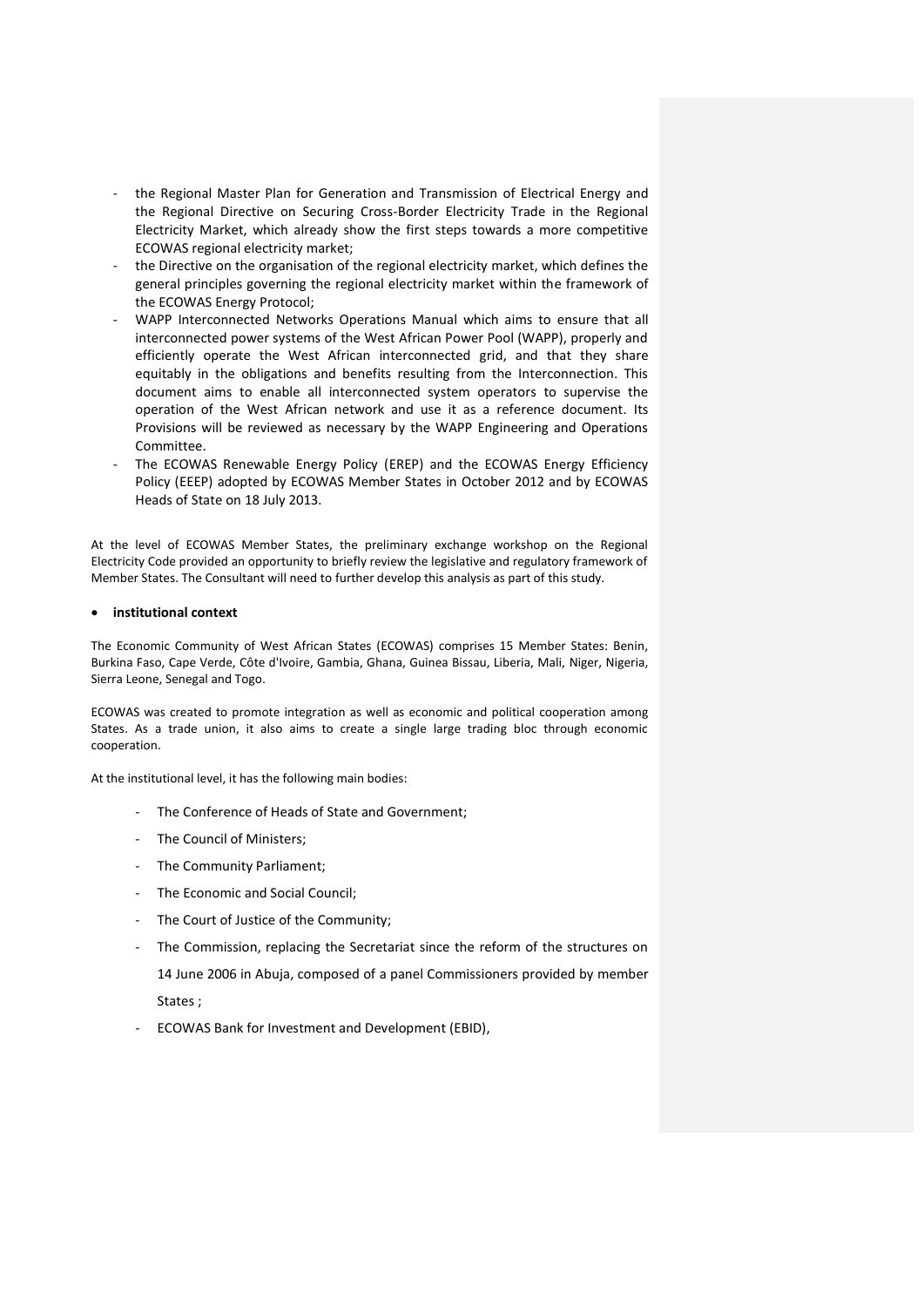- The West African Health Organization (WAHO);
- The specialized institutions of ECOWAS in the field of Energy (ERERA, WAPP, ECREEE,);
- Ministries in charge of Energy in member countries;
- National regulatory bodies:
- Agencies dedicated to renewable energies, energy efficiency and rural electrification;
- National electricity companies and other operators including IPPs;
- Etc.

The major objective assigned to ECOWAS when it was created, and which is still relevant, was the achievement of economic integration and monetary union by 2004 at the latest. Economic integration was to be reflected in the creation of a West African common market with a densification of intra-regional trade, in addition to the harmonization of economic policies.

To improve people's access to modern, sustainable, reliable and affordable energy and to overcome energy poverty, West African states have opted to pool resources through the creation of a regional electricity market and the development of renewable energies.

### **context of access to electricity**

In 2017, **just over half of the regional population (52.3%) was connected to electricity and 54% of households had access to an electricity grid**; this represents an increase of 2.6% and 2.8%, respectively, compared to 2016. It should be recalled that the regional target for access to electrification in terms of the population with access to electricity is 65% by 2020. The level of access to electricity varies between a maximum of 90.1% of the population of Cape Verde, followed respectively by Ghana (84%), Senegal (72.6%); against a minimum level of 8.1% in Liberia, behind, respectively, Niger (16%) and Sierra Leone (17.8%)2. In general, final consumption of modern energy services is less than 10% in more than two thirds of the 15 ECOWAS countries, illustrating the high biomass3 consumption.

#### **energy efficiency context**

Energy efficiency is an integral part of the regional and national energy policies of ECOWAS Member States.

Indeed, the ECOWAS Commission developed and had adopted by ECOWAS Heads of State and Government, in July 2013, the ECOWAS Energy Efficiency Policy (EEP) which includes objectives, measures, standards and labelling as well as energy efficiency (EE) incentives. This policy must be implemented at regional and national levels, all fifteen ECOWAS countries were to adopt a five-year action plan to contribute to the achievement of ECOWAS regional energy efficiency objectives over

 2 Regional Progress Report on Renewable Energy, Energy Efficiency and Energy Access in ECOWAS region, Monitoring year: 2017, ECREEE

 $3$  AFREC : Base de données énergétiques africaines – Edition 2016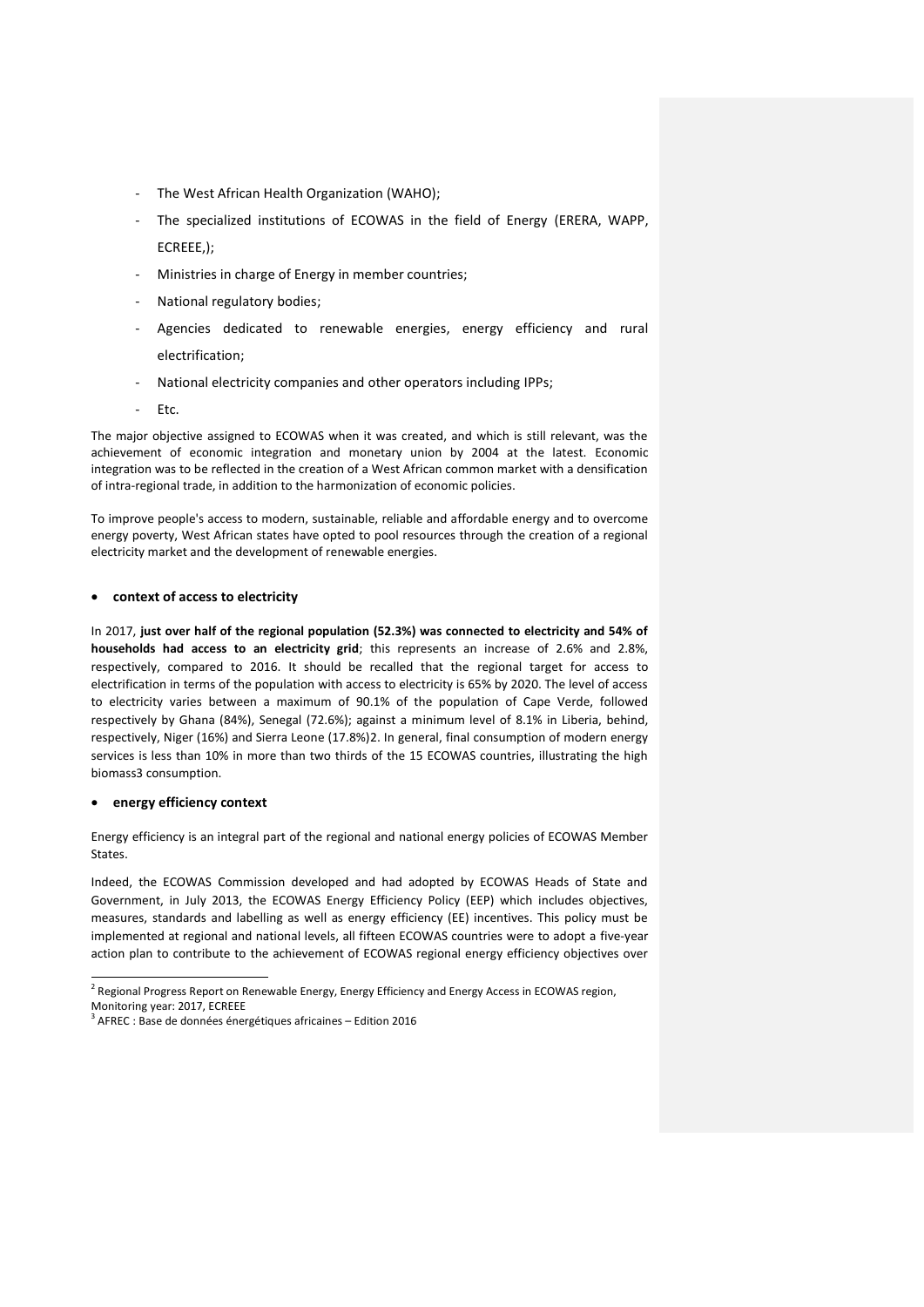the next two decades, including the achievement of targets: Reduction of electricity distribution losses from 15 - 40% to less than 10% by 2020 and Creation of sustainable energy financing instruments.

Information provided by the public services of Member States shows that 39.5% of the electricity produced (or 26,611 GWh) was lost in the ECOWAS region in 2017. These losses consist of 12% (2554 GWH) of non-technical losses for the countries that provided the data on this aspect. The WAPP Master Plan aims to reduce overall losses to 10% of the energy produced and distributed.

### **context of the energy transition: renewable energies and cleaner energy sources**

The ECOWAS Centre for Renewable Energy and Energy Efficiency (CEREEC), established in Praia, Cape Verde in 2009, is responsible for developing the renewable energy market and promoting energy efficiency in the region.

The ECOWAS Renewable Energy Policy (EREP) was adopted by ECOWAS Member States in October 2012 and by ECOWAS Heads of State on 18 July 2013.

The EREP provides for the development of National Renewable Energy Action Plans (NREAPs) by the fifteen ECOWAS Member States. In 2019, almost all countries developed their NREAPs, which will be implemented every five years to help achieve the targets set for 2020 and 2030. To this end, it is expected that laws will be enacted and that incentives and measures will be put in place by countries to achieve the targets included therein.

The renewable energy target (SEforALL) is 35% and 48%, respectively, in 2020 and 2030.

With reference to the total installed electricity capacity connected to the grid in ECOWAS, which was 22,619 MW in 2017, the equivalent of 417.3 MW is non-standard renewable energy installations and high hydropower. This renewable energy capacity represents 24.3% (5,504 MW) of the total capacity. Nigeria has the most installed capacity in grid-connected renewable energy with 1,941 MW, followed by Ghana with 1,615 MW and Cote d'Ivoire with 824 MW. Benin has 2 MV, while Niger and Guinea Bissau have no grid-connected power plants at the moment. The objective is to increase the share of renewable energy sources (including medium and large hydropower) in the regional electricity mix to 35% by 2020 and then to 48%, or 7606 MW, by 2030. As a reminder, the capacity in renewable energy excluding medium and large hydroelectric power is projected at 2,424 MW in 2020 and 10,606 MW in 2022, of which 3,457 MW, or 11%, is solar; wind energy is only 150 MW (or 1,5% of the total projected capacity by 2022).

### **context of interconnection**

In order to achieve its objectives of establishing cross-border electricity exchanges, ECOWAS has established the West African Power Pool (WAPP): created in 1999 and established in 2006 in Cotonou, Benin, with the mission of promoting and developing electricity production and transmission infrastructure and ensuring the coordination of exchanges between ECOWAS Member States.

WAPP brings together the electricity companies of ECOWAS Member States and aims to integrate national electricity systems into a regional electricity market with the ultimate goal of ensuring a regular, reliable and affordable supply of electricity to the populations of ECOWAS Member States.

Its mission is to promote the development of infrastructure for the production and transmission of electricity and to ensure the coordination of electricity exchanges between ECOWAS Member States.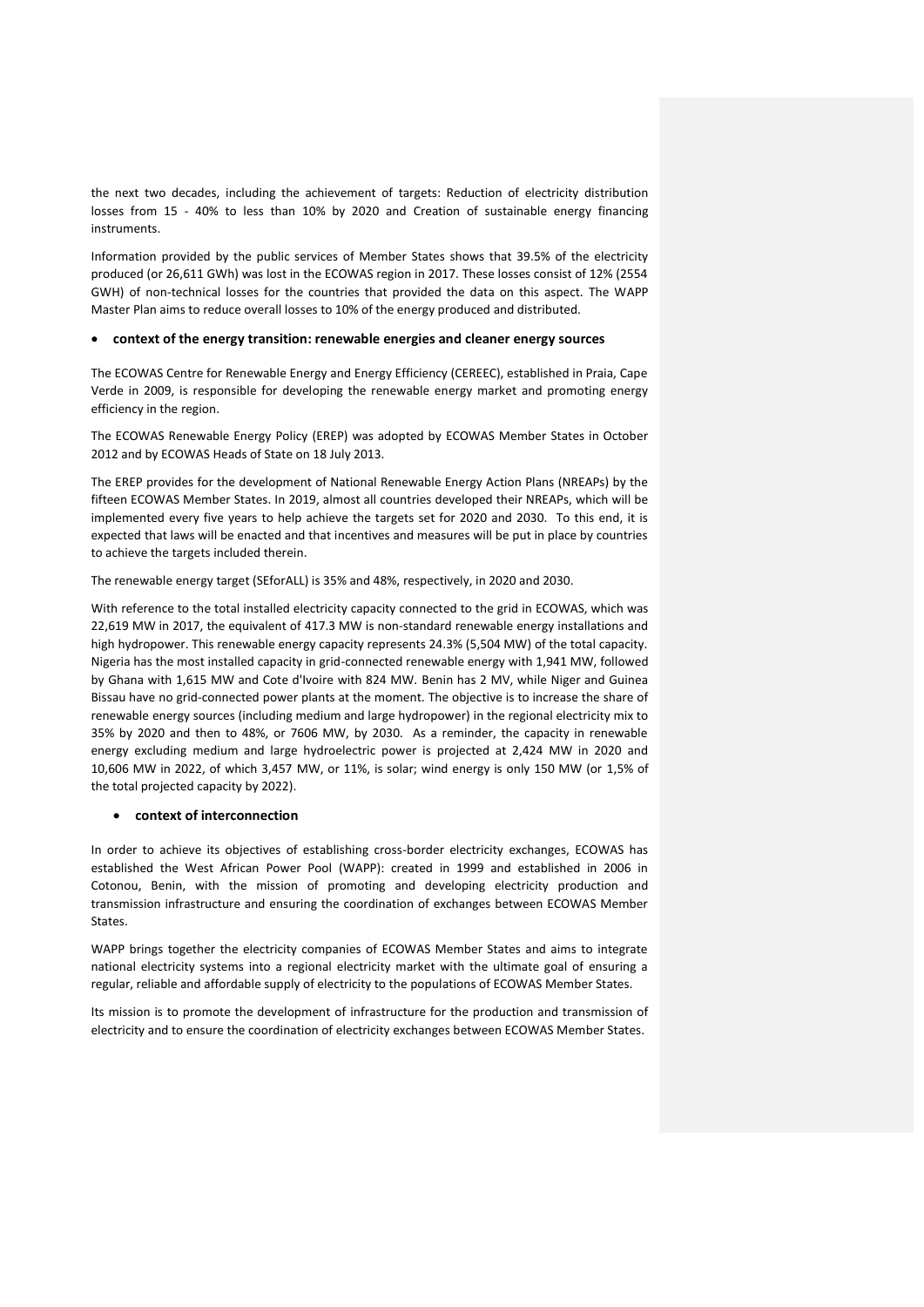The main challenges of the WAPP include achieving economies of scale on fixed and variable costs of the means of Production, increasing the reliability of the power system and diversifying the power supply capacities of member companies.

Two geographical areas A and B, composed of 7 countries each, have been created for the implementation of the WAPP Master Plan for Infrastructure Development:

- Zone A: Ivory Coast, Ghana, Togo, Nigeria, Niger, Burkina Faso and Benin;

- Zone B: Mali, Senegal, Guinea, Guinea, Guinea-Bissau, Gambia, Liberia, and Sierra Leone.

In addition, the West African Gas Pipeline Authority (WAGPA) based in Abuja, Nigeria was established in 2003 under the West African Gas Pipeline Treaty to transport natural gas from Nigeria to Benin, Togo and Ghana for power generation.

### **context of sector regulation**

The ECOWAS Regional Electricity Regulatory Authority (ERERA) was established by the ECOWAS Assembly of Heads of State and Government held in January 2008. The Regulatory Board was created in January 2011.

Its general mission is to:

- Ensure the harmonization of policies, legislation and regulations through (i) Contribution to the establishment of a regulatory and economic environment conducive to the development of the regional market; and Establishment of a clear and transparent pricing methodology
- Ensure the regulation of trade: (a) Regulate cross-border trade in electricity; (ii) Establish tariff and transmission cost accounting rules; (iii) Approve tariff proposals; (iv) Assist national regulatory authorities at their request; (v) Develop regulations specifying Community regulations on cross-border trade.
- Monitor the proper functioning of the regional market: (i) Respect for the principle of free transit of electricity; (ii) Respect for technical and commercial regulations: conditions for access to the transmission system, market entry by operators; (ii) Prevention and sanction of anti-competitive practices: abuse of dominant position, risk situations; (iii) Dispute settlement; and (iv) Monitoring of technical, commercial and financial performance.

ARREC supports the ECOWAS Commission in defining the strategic orientations of regional policy and in harmonizing national electricity policies, laws and regulations. It also issues an opinion on the ECOWAS Commission's draft acts relating to the electricity sector.

### **II. JUSTIFICATION**

### **Main challenges related to the implementation of a regional code**

In order to ensure the country's future electricity supply, the regional strategy as envisaged in the WAPP Master Plan aims to encourage hydropower and renewable energies, while intensifying efforts to promote energy efficiency.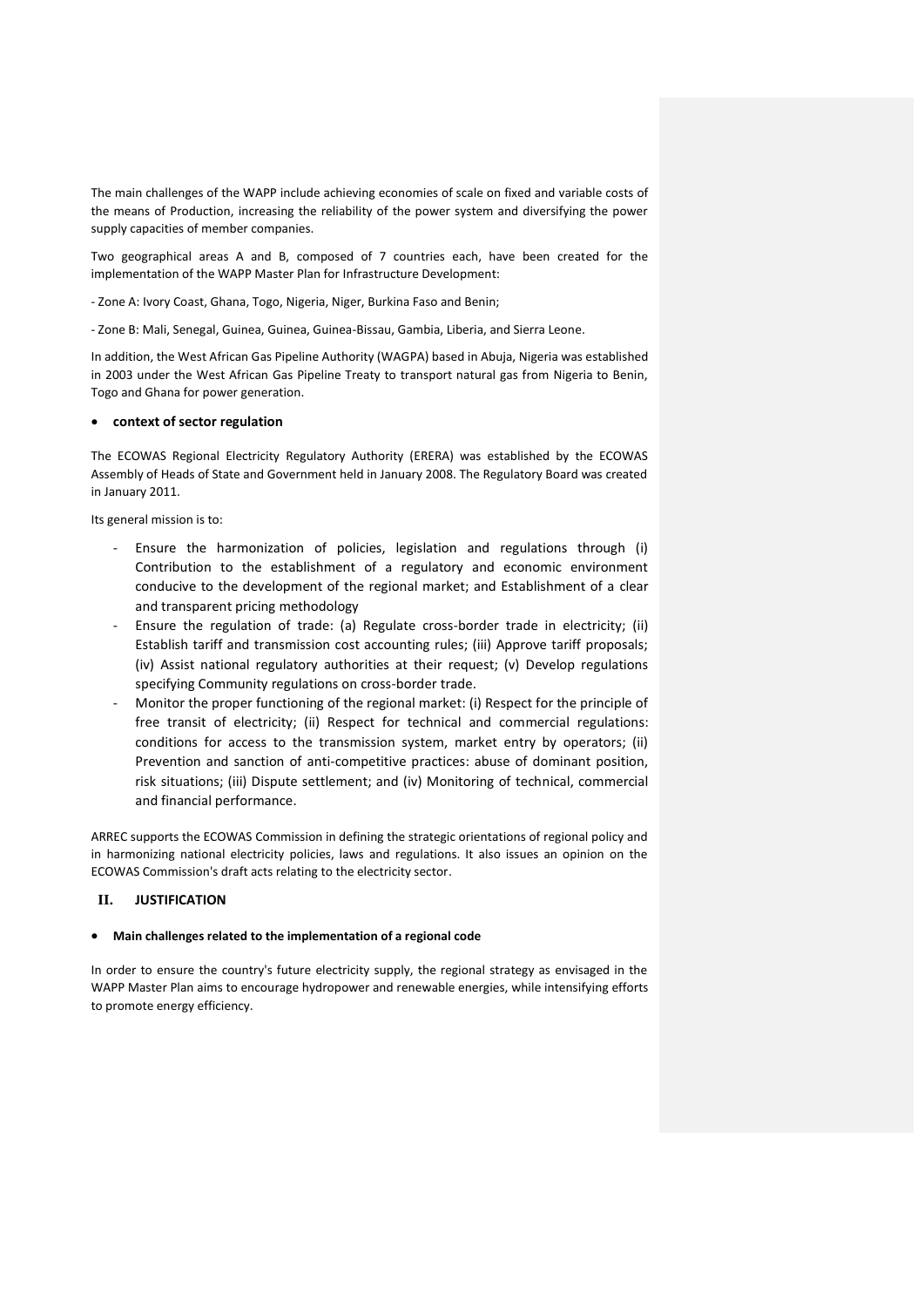WAPP and ERERA, have established the fundamental principles on regional market organisation and mandatory minimum harmonisation within a clear legal framework applicable and enforceable in each Member State and relating to the regional market are listed in Directive C/DIR/1/06/13 on the organisation of the regional electricity market adopted by the Council of Energy Ministers of the Member States on 24 May 2013.

This Directive does not address the following institutional aspects: role of Ministries, National Societies, independent producers, support for electricity development in rural areas, support for the promotion of renewable energy, agencies dedicated to renewable energy or energy efficiency, the development of legislative and regulatory measures to give the energy sector better visibility in its governance, particularly with regard to improving the governance of Member States' public electricity companies, improving the management of the sector in the Member States (strategic development plans, performance contracts, strategic documents, etc.) and setting up a monitoring and evaluation system.

Some of the following provisions, some of which are addressed by the Energy Protocol, would benefit from being consolidated in the Code with a view to promoting private investment in the energy sector, including the following aspects:

- sovereignty over natural resources that can be converted into energy,
- the legal ownership of the facilities,
- legal certainty,
- the treatment to be accorded to domestic and foreign investors, in this case the protection of private investors (nationalisation, expropriation except in explicit cases), the transfer of capital relating to private investments),
- the need to harmonize the institutional frameworks of member countries
- the need for Member States to have a uniform regulatory reference in different national contexts
- the definition of common principles or rules for the conduct of generation, transmission and distribution activities;
- take advantage of the enormous potential in Hydroelectricity and Solar Energy to create a regional market for private investment.
- the need for the member countries, in the perspective of the energy transition, to conduct studies on the integration of renewable energies into the transport network in order to avoid intermittency issues.

The aim will be to advocate for member countries to develop Smart Grid technology as a solution to address the problems of integrating renewable energy. These technologies include many tools and systems for grid management (smart metering, electricity storage, market models, controllable inverters and loads, etc.) that could be the subject of regulatory provisions that could be applied at Member State level.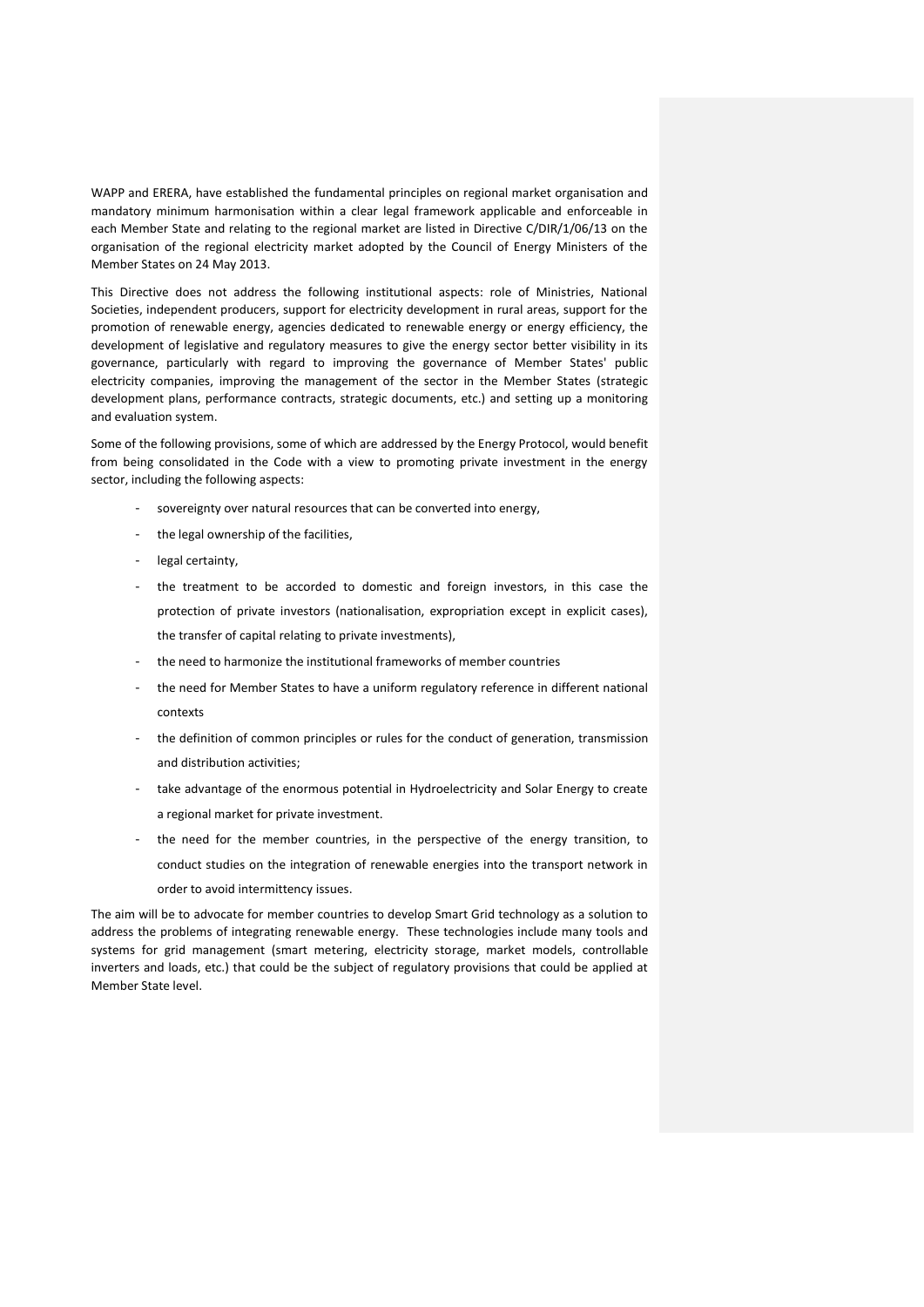Finally, the regional regulatory system will have to make a large contribution to new information and communication technologies in order to optimise energy flows and, in particular, to ensure a balance between supply and demand.

In total, the main aspects motivating the need for the development of an ECOWAS Regional Electricity Code can be summarized as follows:

- difficulties and constraints facing the sector;
- non-harmonization of pricing principles;
- uneven development of competition in the energy sector characterised by a low level of private sector involvement in the sector;
- the weakness of the interconnection of the networks of the member countries;
- the urgency of removing obstacles to energy trade between countries and the need to make progress in the operationalization of the regional market, in particular with a view to: achieving economies of scale on fixed and variable costs of means of production, increasing the reliability of the electricity system, diversifying the electricity supply capacities of member companies;
- legislative provisions relating to third party access to the network taken throughout the Member States but which have yet to be operational;
- the need for independent regulation in member countries as recommended by Article 10 of the ERERA Directive;
- The progress made in planning with the adoption, in 2018, of the ECOWAS Master Plan for the Development of Regional Means of Production and Transmission of Electric Energy 2019 - 2033 (Master Plan of WAPP);
- The need to take into account progress made in the promotion of renewable energies, especially the development of rural electrification and the off-grid, and energy efficiency through the adoption of appropriate policies at regional level (policies Renewable Energy and Energy Efficiency)

## **III. GENERAL OBJECTIVE AND SPECIFIC OBJECTIVES OF THE STUDY**

The general objective of the study is to elaborate a regional code of electricity which establishes common and specific general provisions for the electricity sub-sector in the ECOWAS area and to harmonize the national legislations.

The specific objectives are as follows: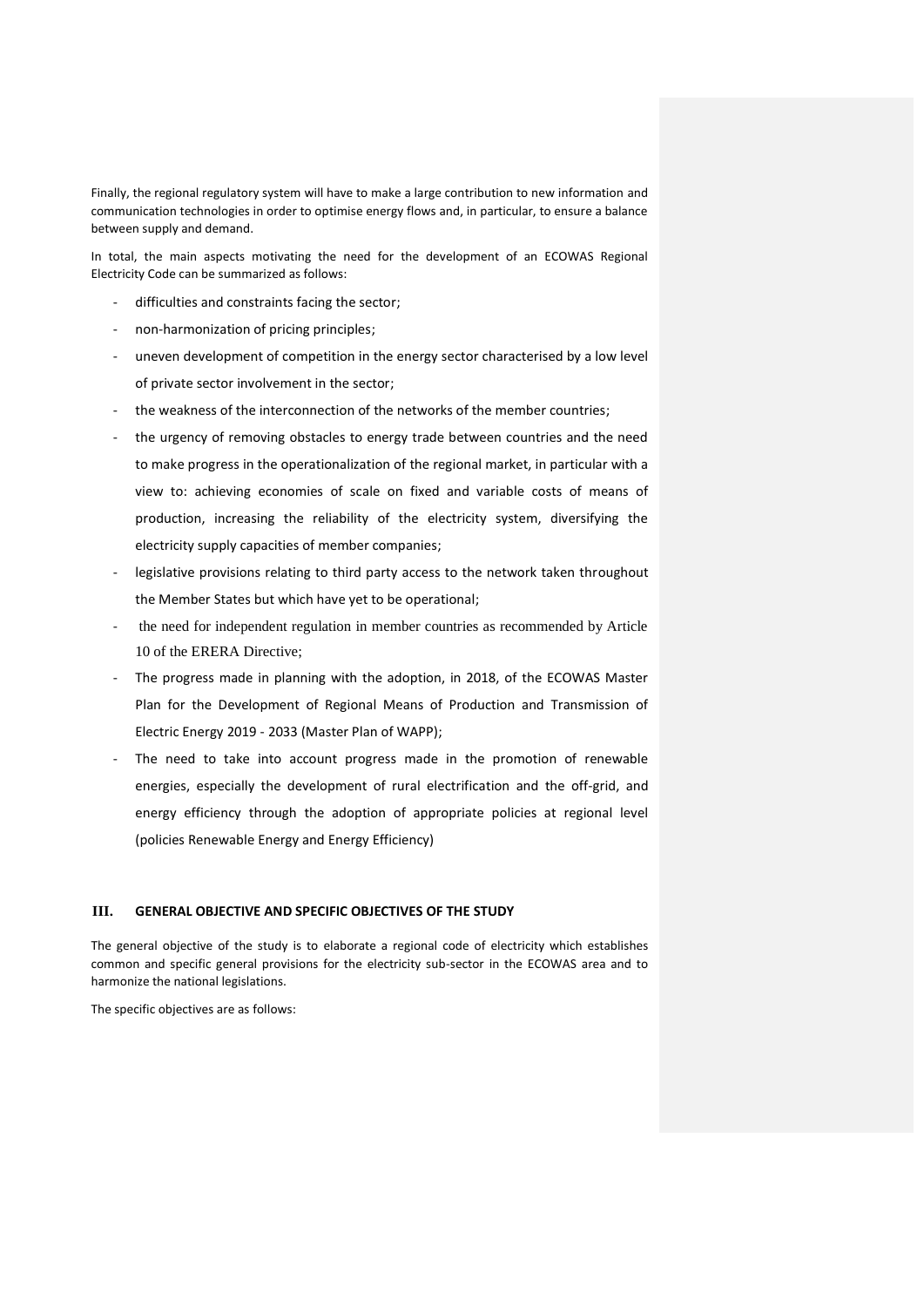- make the electricity sector more attractive and more secure in the ECOWAS countries;
- improve the quality and continuity of service at an affordable cost;
- improve the governance of the regional electricity sector;
- foster competition in the sector;
- enable access for all to electricity services by referring to international initiatives, including SEforALL and SDG 7.

More specifically, the study aims mainly at:

- (i) make the electricity sector more attractive and secure for potential investors / promoters at the regional level;
- (ii) incorporate provisions for the exploitation of renewable energy sources, so that the region can truly align with relevant international guidelines and take advantage of related initiatives;
- (iii)provide electricity users with better quality of service, at an affordable cost, in line with the principle of continuity, non-discrimination and integration;
- (iv)contribute to the improvement of the governance of the electricity sector at regional level, in terms of transparency, accountability, solvency and integration.

Subsequently, the consultant will propose a regional code of electricity highlighting at least the following points:

- (i) general provisions.
- (ii) concepts and definition of the public utility of electricity
- (iii)operation of the public electricity service
- (iv)prerogatives and easements
- (v) proposal for a Directive on common rules for the internal market and the regional electricity market
- (vi)Proposed directives for the harmonization of contractual provisions concerning the purchase / sale of electricity, and the connection and use of the transmission system

The regional code of electricity will also cover the following:

### **In terms of exercise title and related provisions:**

- licenses for production, transmission, distribution, network access, retail sales and smart meter management;
- the process of applying for a title of exercise (license, concession, ...) and the related notices;
- the conditions for transferring a license to a third party,
- exemptions and exceptions;
- the conditions of the derogations;
- the conditions of revocation;
- Conditions and main provisions of the licenses and concession;
- Guide to Retail Licensing; \*
- Review and proposed guidance for the enhancement of private public-private partnership frameworks in the electricity sector in the electricity sector legal frameworks at the member country level;

**In terms of the electricity industry code**: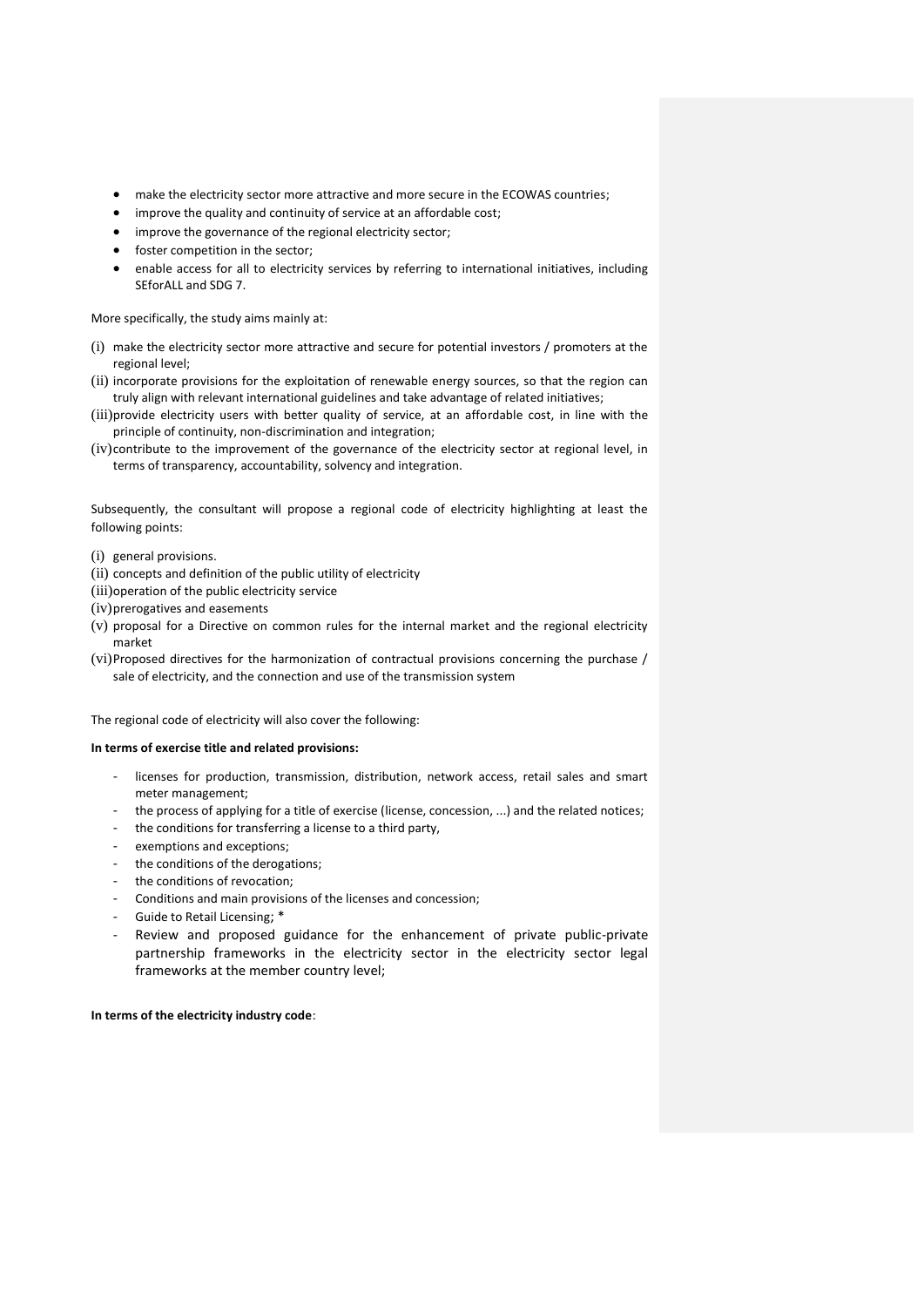- the code of balance, adjustment and stability;
- the code on the connection and use of the transport network;
- the distribution code;
- the network code;
- the main registration contract;
- the transport network manager code;
- the connection contract on the system's distribution and use network;
- the green agreement (encouraging the use of renewable resources and  $/$  or energy efficiency);
- the code relating to smart grids;

### **Code of Governance of the Electricity Industry:**

- the code of good administrative practice;
- the code on the review of governance;

### **In terms of standards:**

- technical standards
- Guaranteed quality of service standards
- safety standards and quality of supply (sales)

### **All these elements should not be considered alone, as the list is not exhaustive.**

## **IV. MISSIONS OF THE CONSULTANT**

i. From the beginning of its mission, collect data at the level of Member States, the Energy and Mines Directorate and the specialized agencies of ECOWAS (WAPP, ECREEE, ERERA, AGAO, etc.);

These visits should enable the consultant not only to examine the situation in terms of actions and initiatives in accordance with the national codes in force and their implementing decree, but also to gather the necessary documentation and to exchange information on regional policies and initiatives related to the development of the regional electricity market, the regulation and development of renewable energies. The consultant will also ensure that during these country visits, to meet with the heads of national electricity companies, civil society, consumer associations, the private sector, consular chambers and households for consultation and discussion;

- ii. make a thorough diagnosis of the legislative, regulatory and institutional frameworks of the ECOWAS Commission in the energy sector and those of its member States, identifying the strengths and weaknesses of some of their provisions with regard to the relevance of consider them as national declensions of regional provisions;
- iii. benchmarking, a comparative study of best practices in electricity code at the level of similar Regional Economic Communities and at the level of ECOWAS member states;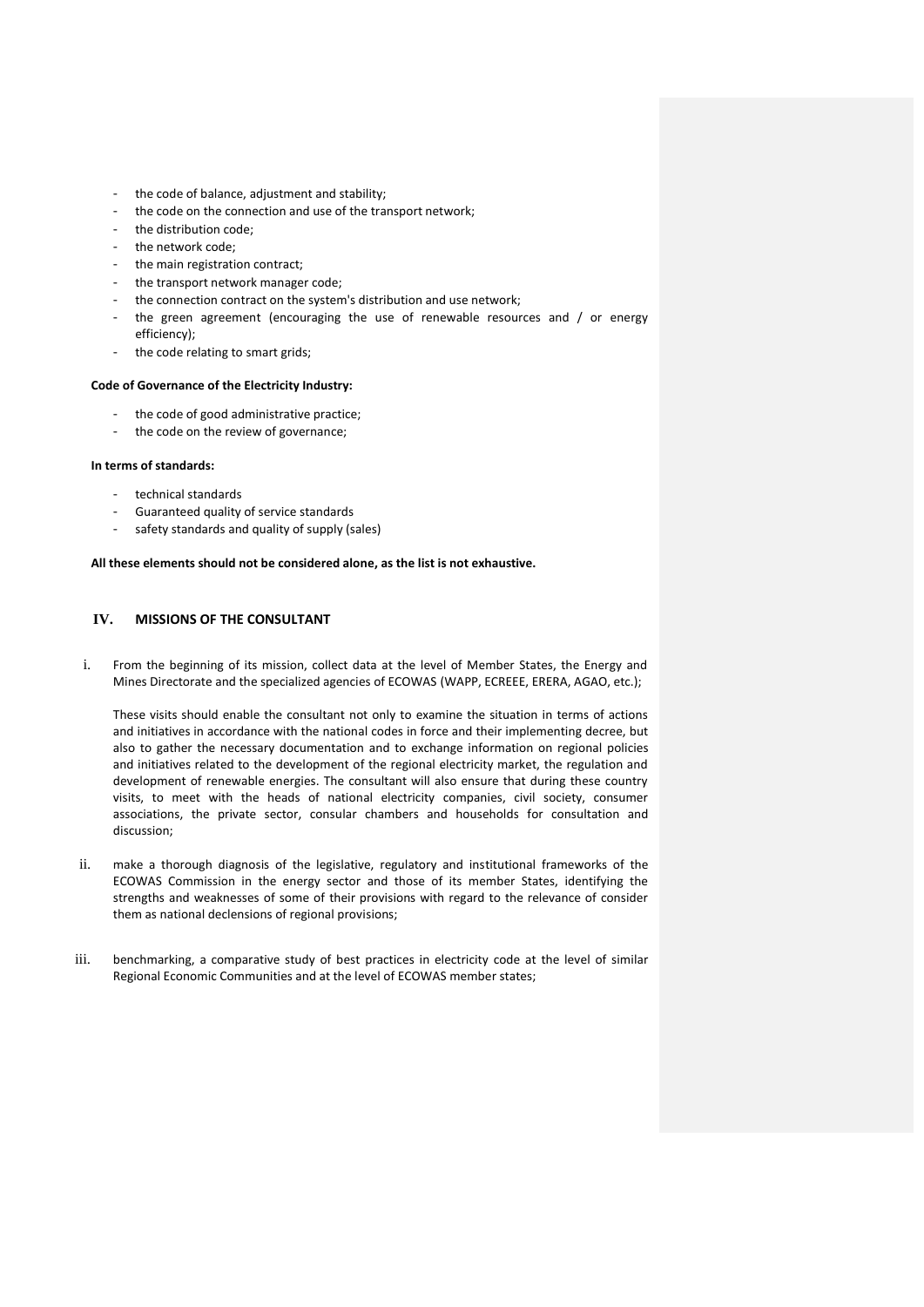- iv. be in phase with two ongoing regional initiatives namely the updating of the ECOWAS energy policy and the process of elaboration of membership of the Member States in the International Energy Charter with as a tool for business improvement, investment risk assessment;
- v. make relevant recommendations defining the outlines of the ECOWAS electricity code.

The Consultant will have to cross-check its recommendations with the ECOWAS Energy Protocol, establishing the legal framework to promote long-term cooperation in the field of energy in ECOWAS, and based on complementarity and mutual benefits in order to increase investment in the energy sector and to develop energy trade in the West African region, the Directive on organization of the regional electricity market which defines the general principles governing the Regional Electricity Market within the framework of the ECOWAS Energy Protocol, the Additional Act establishing the Regional Regulatory Authority for the Sector of Electricity of ECOWAS (ARREC), the Decision on the Establishment of a West African Power Exchange System (EEEAO), the Regional Master Plan for the production and transmission of electricity and the regional directive on securing cross-border electricity trading on the regional electricity market in the energy market adopted in 2018 by the competent regional authorities already show the first steps towards the establishment of a more competitive ECOWAS regional electricity market.

It will also review commitments and regulations at regional (OMVS, UEMOA, OMVG), continental (African Continental Free Trade Area) and international relevant initiatives such as the Sustainable Energy for All Initiative (SEforAll), Development Goals Sustainable (SDG), in particular SDG7 and the various Conferences of the Parties (COPs) on climate including the Paris Conference.

vi. Draft ECOWAS electricity code.

## **V. EXPECTED RESULTS**

- the summary of the situation of the electricity sector within ECOWAS is elaborated
- thorough diagnosis and critical analysis of legislative, regulatory and institutional frameworks are made
- recommendations on relevant provisions allowing the harmonization of regulatory and institutional legislative frameworks are formulated
- the code of electricity is elaborated and validated

## **VI. DELIVERABLES**

### 1) **Inception Report** :

This report should describe the Consultant's organization and work plan in the conduct of the study as well as any significant initial findings. This report must specify the time of use of each Expert according to the deliverables and confirm the submission dates of each required report.

### **2) Diagnostic and benchmarking report and recommendations outlining the code**.

It will present in particular the synthesis of the information collected at the level of the ECOWAS agencies, the member countries and the Regional Economic Communities as well as an in-depth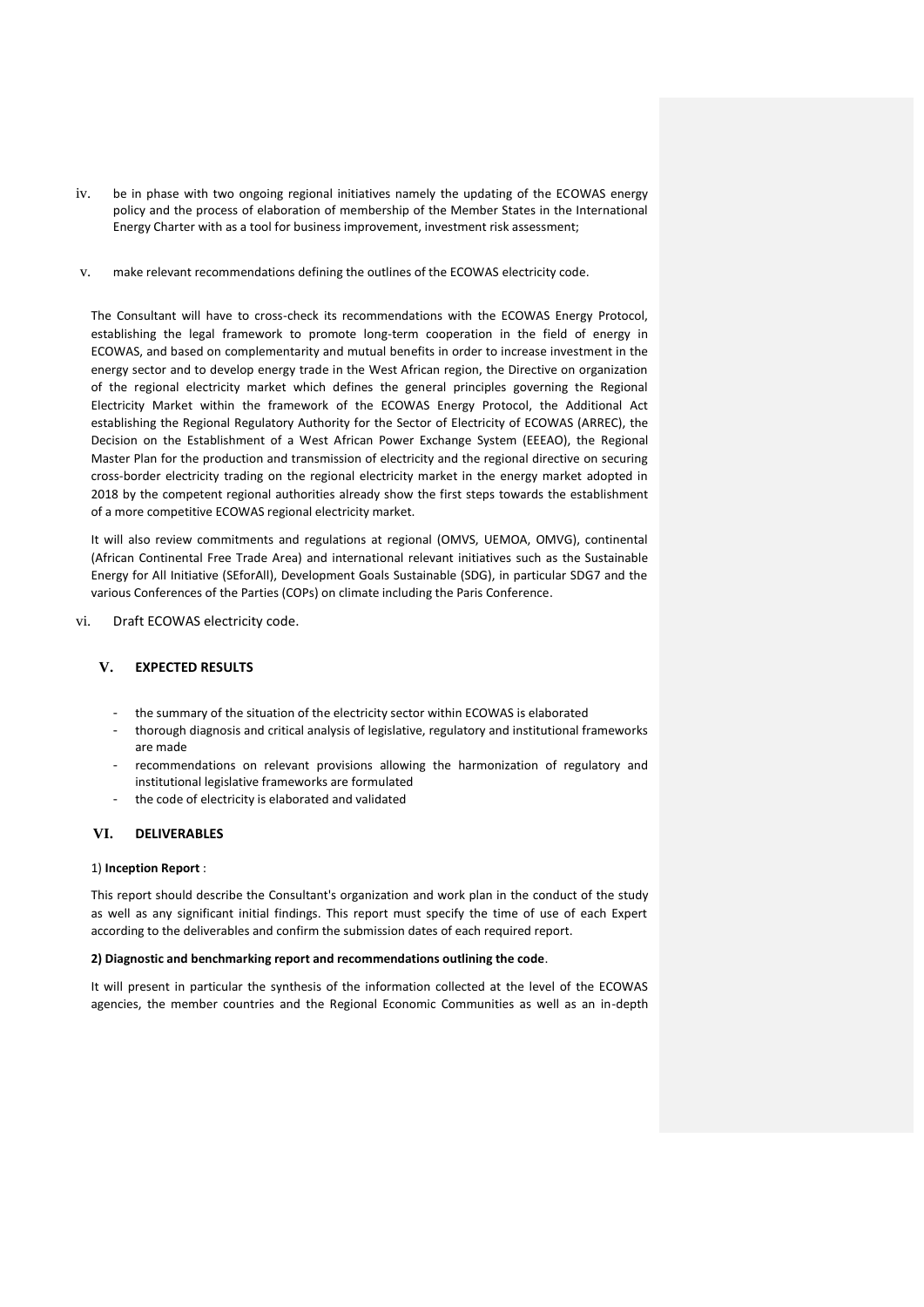diagnosis and a detailed and critical analysis of the legislative, regulatory and institutional frameworks of the ECOWAS and the Member States.

### **3) Draft Regional Code**

Following the validation of the Diagnostic and Comparative Analysis Report, the Consultant will draw up the outline of the regional code and will conduct a participatory process to take into account the opinions of the actors in the formulation of the draft Code.

### **4) Draft final version of the Regional Code**

Draft final report containing all the expected results of the mission and taking into account the comments of the stakeholders in the Report on the draft Code.

## **VII. PROFILE OF CONSULTANT**

The Consultant must be a reputable energy company with at least 10 years of experience in the drafting of legislative and regulatory texts, in particular code of electricity. It must demonstrate proven practical knowledge in West Africa acquired through similar and relevant experiences in the energy sector in West Africa.

The Consultant firm will provide the following specialists a team composed of the following specialists:

#### **1. A Legal Expert who assumes the role of Team Leader**

### a. Qualifications and skills:

Master's Degree in law with strong skills in organization, planning and analysis, particularly in the legal field of the energy sector.

Very good writing, presentation and reporting skills.

Ability to work in a multidisciplinary team

Good computer skills, including Microsoft Office

Knowledge of French or English; fluent in one and have excellent writing and speaking skills; the Portuguese would be an asset

#### b. General professional experience

- At least 15 years of professional experience of which at least 10 years in the field of legal mechanisms concerning the electricity sector.

- At least 10 years of experience in project management

- Understanding of issues related to the development of legislative, regulatory and institutional provisions including those harmonized for the integration of national systems into a regional electricity market

- Good knowledge of programming tools and action plan development;

c. Specific professional experience:

**Formatted:** English (United States), Highlight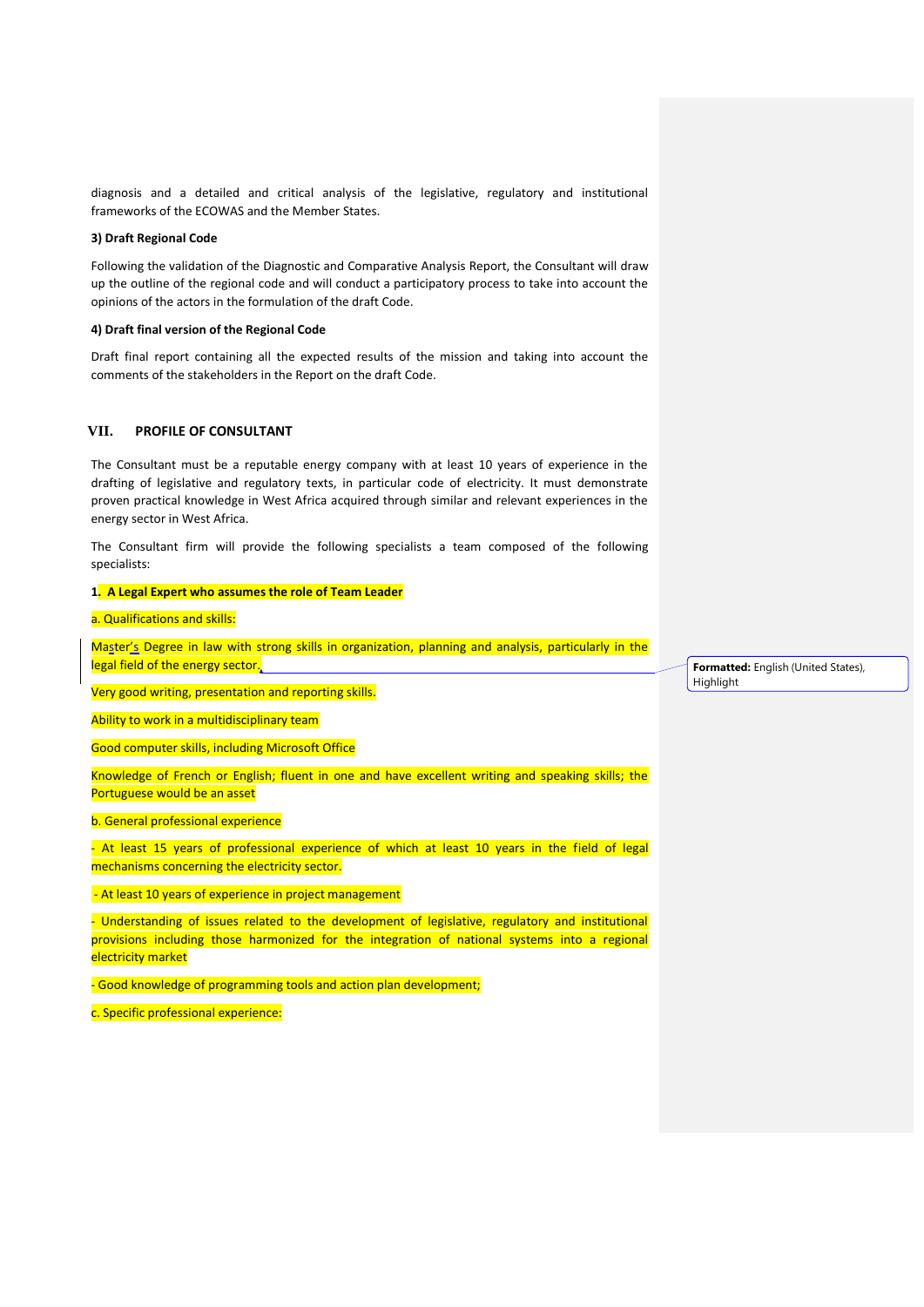- At least 10 years of experience in the development of the Market Code and / or Operating Code for regional power grids as well as related regulatory frameworks.

- Have proven practical knowledge of the environment of the energy sector in Africa, acquired through relevant experiences in the West African energy sector; working experience with African regional economic institutions would be an asset;

- at least 10 years of experience in the field of managing and coordinating teams of professionals of at least 10 people or more; as head of mission for conducting at least two similar or similar studies lasting more than six months.

- Knowledge of French and English (perfect in one of the two languages), Portuguese would be an asset ure present in the region

**2**. **A Legal Expert, to support of the Team Leader, in drafting the texts in particular the legal aspects of the Code**

a. Qualifications and skills:

- A lawyer with a degree of at least BAC + 5, in law.

- Good knowledge of energy sector legislation and regulations, particularly in the area of regulation of the economic energy sector (particularly pricing) and institutionalization of the regional electricity market.

- Solid knowledge of the various legal schemes that can be envisaged for the public-private partnership in the energy sector, in particular the Energy Purchase Contracts and the procedures for their contractualization.

- Very good writing, presentation and reporting skills

- Ability to work in a multidisciplinary team

- Good computer skills, including Microsoft Office

- Knowledge of French or English (perfect in one of the two languages); Portuguese would be an asset.

b. General professional experience:

- At least 10 years of professional experience in the field of legal mechanisms concerning the energy sector

- Have prior relevant experience in assistance and advice, to African Governments or Regional Communities in the development of legal and regulatory texts (Electricity Laws and Code) and in the establishment of regulatory authorities utility regulation especially electricity.

- Good knowledge of legal and contractual arrangements in the electricity sector in general as well as in the development of Public Private Partnership and / or Independent Power Producer; experience in a regional market would be an advantage.

- Ability to work in a multidisciplinary team

- Writing, presentation and reporting skills

c. Specific professional experience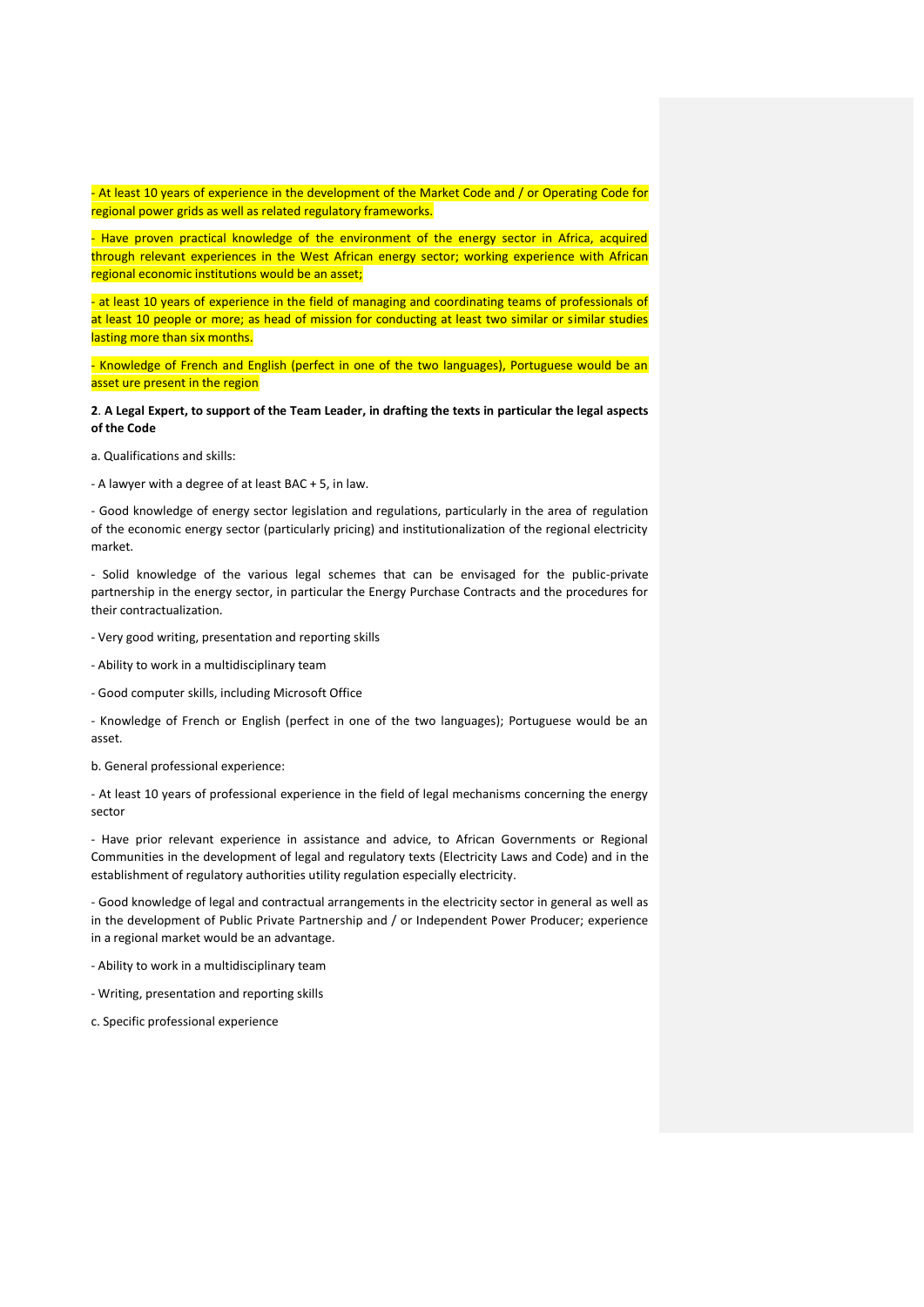- Good knowledge of the legislative and regulatory context of the energy sector in the ECOWAS region.

- Relevant experience in the development of a legal and regulatory framework, preferably the elaboration of the Electricity Code, in Africa particularly in West Africa;

- Have conducted at least two (2) similar missions to this.

**3**. **An Electrical Engineer Expert with relevant experience in electrical interconnections, renewable energies and energy efficiencies..**.

a. Qualifications and skills:

- Engineer's degree or a Master's degree in Public Policy, Electrical Engineering or Electro-mechanics;

- Knowledge of international best practices in planning in the energy sector in general and particularly in the electricity sector;

- Excellent writing, presentation and reporting skills.
- Ability to work in a multidisciplinary team
- Good computer skills, including Microsoft Office

- Strong planning, data analysis and strategic study skills over the medium and long term.

Knowledge of French, English (perfect in one of the two languages); Portuguese would be an asset

b. General professional experience

- At least 10 years of experience in the energy sector, particularly in the following areas:;

a) Generation, Production, Transmission and Distribution of Electricity

(b) Tariff studies

(c) Regulation of the Electricity Subsector

d) Energy efficiency and renewable energies

e) The exchange of electrical energy

f) Elaboration of electricity code (grid code and market code)

- Previous experience in the preparation of studies including electrical system planning in developing countries and in the electricity sector, the development of strategies, sector reforms and restructuring of the electricity sector.

- Knowledge of the environment in the electricity sector in Africa;

- Perfect knowledge of French (working language) vs. Specific professional experience:

- Good knowledge of energy policies at ECOWAS level as well as issues of regional regulation of the electricity sub-sector and operational agreements of WAPP.

- Have a good knowledge of the context of the electricity sector in West Africa;

- Have conducted at least two (2) similar or similar studies as the Electrical Expert.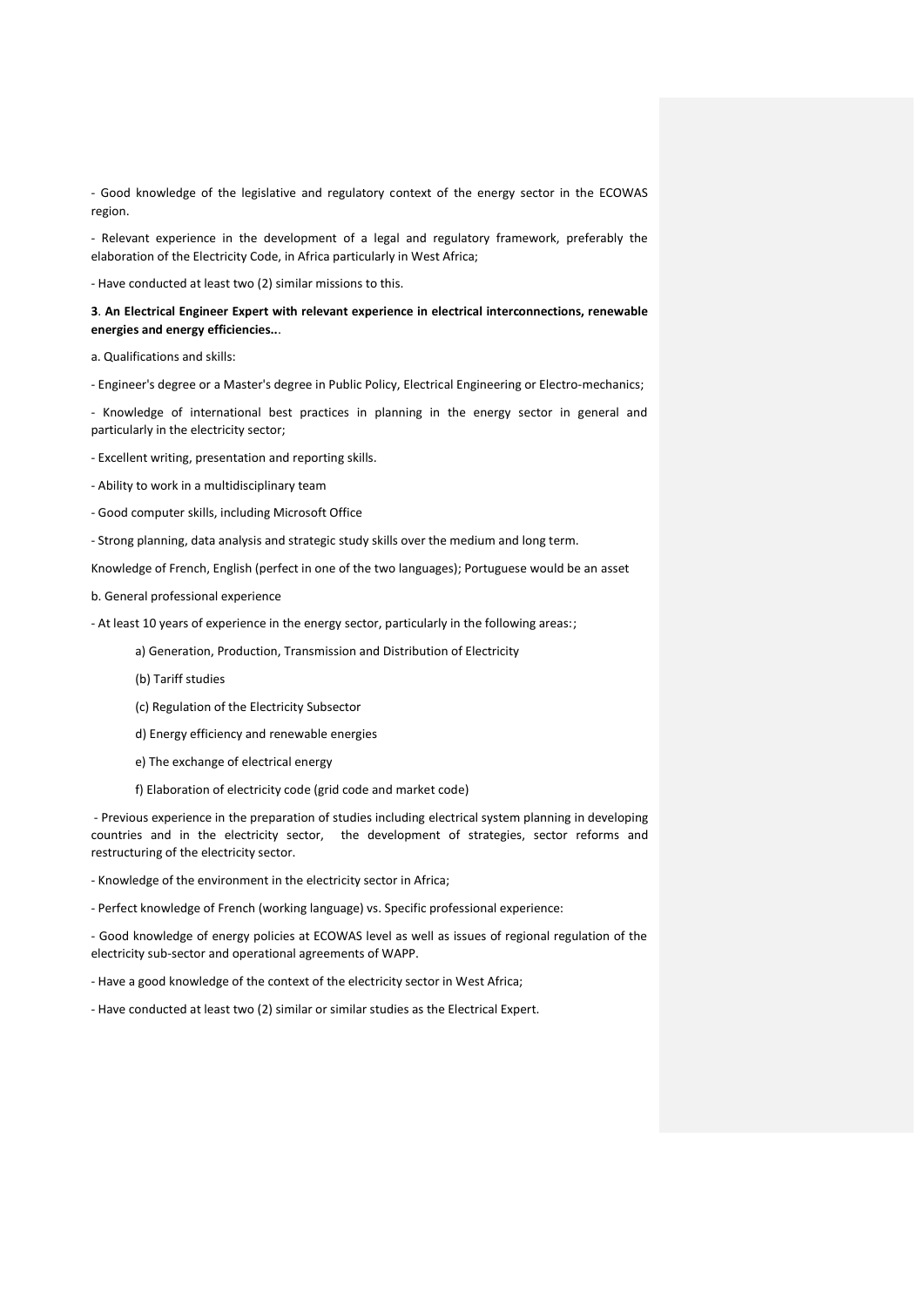**4. An Expert in Finance and Economics with relevant experience in tariff regulation and tariff modeling**

a. Qualifications and skills

- a Master in Finance or Economics

- Strong skills, as an economist analyst or financial analyst, in conducting detailed economic and / or financial analyzes, including conducting business cases for the energy sector;

- Good control of the tariff aspects and the definition of possible modes of regulation in the electricity sector

- Excellent writing, presentation and reporting skills
- Ability to work in a multidisciplinary team
- Good computer skills, including Microsoft Office

- Knowledge of French and English (perfect in one of the two languages), Portuguese would be an asset

b. General professional experience

- At least 15 years of professional experience as an economist or financial analyst in companies or agencies of which at least 10 years in the electricity sector in terms of economic, financial and pricing regulation in the electricity sector.

- Skills in the financing of projects and the development of financing scheme.

- Good understanding of the issues related to the analysis of alternative structures for the electricity sectors, to the introduction of competition in the electricity sector; and drafting of development master plans

Justify an experience of at least 5 years in economic studies or in financial modeling,

c. Specific professional experience

- Good knowledge of the context of the energy sector of ECOWAS including the investment environment and the challenges of its financing; knowledge in the field of regional regulation of West Africa and WAPP agreements will be an asset.

- Relevant experience in the development of energy sector project financing programs in Africa including PPP operations in West Africa;

- Solid experience in conducting detailed economic and / or financial analyzes, including conducting business cases studies for various infrastructure sectors at the regional level

- Have conducted at least two (2) similar studies in this study

-At least 10 years of professional experience in the energy sector.

### **VIII. The maximum period granted to the experts to be taken into account in the evaluation of tenders is indicated as follows**: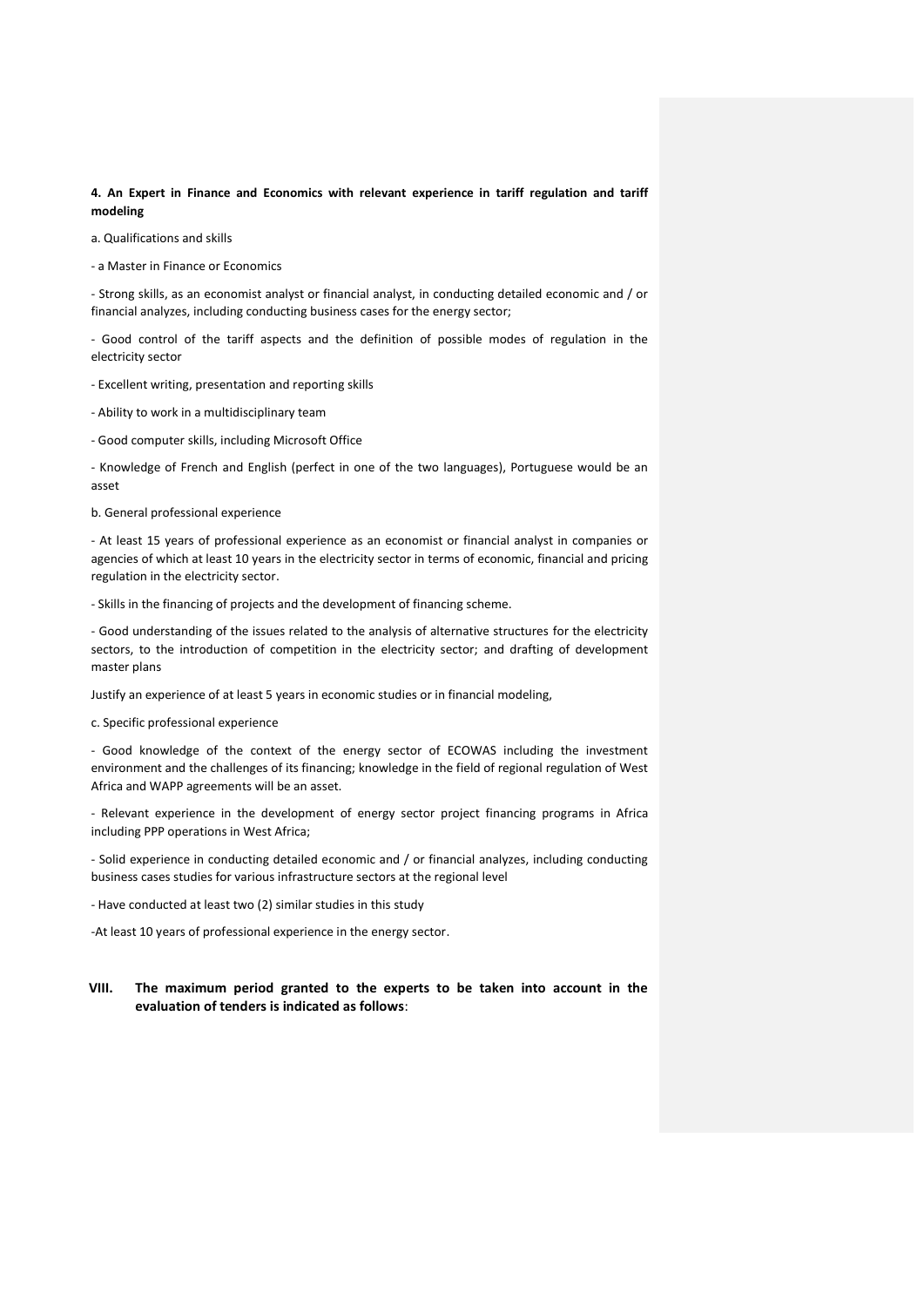| <b>Profiles</b>                       | <b>Working</b><br>days<br>(22/man-month) |
|---------------------------------------|------------------------------------------|
| Legal Expert - Team Leader            | 80                                       |
| <b>Energy Economist and Financier</b> | 45                                       |
| Senior Electrical Engineer            | 60                                       |
| Legal expert                          | 30                                       |
| <b>Total</b>                          | 215                                      |

# **IX. INCIDENTAL EXPENDITURE**

The Incidental expenditure allocated will cover all costs related to expert travel, workshops for validation of the drafts reports and the perdiems, etc.

 $\overline{\phantom{a}}$ 

## **X. DURATION OF THE MISSION**

| Table 1 : Reporting schedule |                                                                                               |                                   |                                |                      |                                |  |
|------------------------------|-----------------------------------------------------------------------------------------------|-----------------------------------|--------------------------------|----------------------|--------------------------------|--|
|                              | Description                                                                                   | Responsabilities                  | Number<br>οf<br>copies         | Duration<br>(months) | <b>Target Date</b><br>(months) |  |
| $\mathbf{1}$                 | Beginning of services                                                                         |                                   |                                |                      | Mo                             |  |
| $\overline{2}$               | Draft inception report                                                                        | Consultant                        | 3 in English $+3$<br>in French | 0.5                  | $M0+0.5$                       |  |
| 3                            | Validation of the Startup Report                                                              | <b>CEDEAO</b>                     |                                | 0.25                 | $Mo + 0.75$                    |  |
| 5                            | Revised startup report                                                                        | Consultant                        | 3 in English $+3$<br>in French | 0.25                 | $M0+1$                         |  |
| 6                            | Diagnostic and benchmarking report<br>and recommendations defining the<br>outline of the code | Consultant                        | 3 in English $+3$<br>in French | 3                    | $Mo+3$                         |  |
| 8                            | Validation of the Diagnostic Report                                                           | CEDEAO + Etats<br>membres         |                                | 0.75                 | $M0+3.75$                      |  |
| 9                            | Revised diagnostic report                                                                     | Consultant                        | 3 in English $+3$<br>in French | 0.25                 | $Mo+4$                         |  |
| 16                           | Draft Regional Code                                                                           | Consultant                        | 10 in English 15<br>in French  | 5                    | $Mo+5$                         |  |
| 17                           | Approval Workshop for the Draft<br>Code                                                       | CEDEAO et Etats<br><b>Membres</b> |                                | 0.5                  | $M0+5.5$                       |  |
| 18                           | of the<br>Submission<br>project<br>final<br>version of the regional code                      | Consultant                        | 10 in English 15<br>in French  | 0.5                  | $Mo+6$                         |  |

The diagnostic report and the draft Regional Code will each be validated during a regional workshop to be organized in one of the ECOWAS Member States.